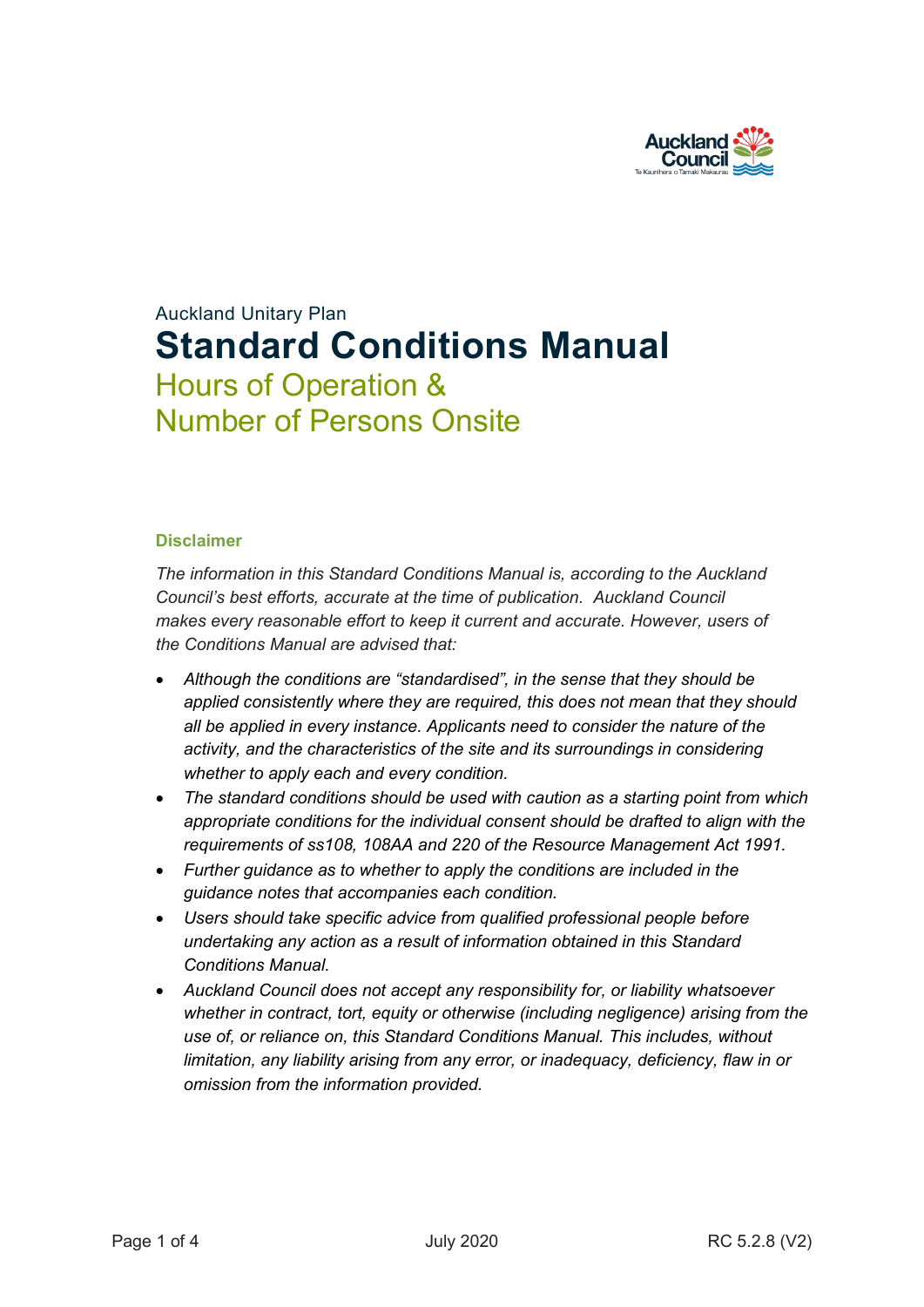# **Conditions**

## **Condition 1: Hours of operation**

The linsert specific activity] located linsert specific location, delete if not required] must be restricted to between the hours of:

- XX [insert time] am and XX [insert time] pm Monday to Friday/Saturday/Sunday [delete two] inclusive
- XX [insert time] am and XX [insert time] pm Saturday/Sunday [delete one or both] and all public holidays (and any following Monday on which that public holiday is observed)

### *Guidance Note:*

*Limits on hours of operation are imposed as a surrogate for other more direct controls on effects that are at issue (e.g. noise, vehicle movements), particularly where the activity is relatively low key, and where the costs of monitoring and complying with more direct controls might be overly onerous. Limits on hours of operation may also be imposed alongside other more direct controls. For example, the nature of the activity may warrant direct controls on noise, whereas controls on hours of operation may also be warranted (to mitigate other effects e.g. light spill)). In such situations, the hours specified in each condition may diverge. Think about the effects that are at issue and choose the appropriate mix of conditions.*

*Limits on hours of operation may be a useful means of confirming the limited scope of approval and are relatively easy to monitor, but they should not be so constraining that they compromise the viability of the activity in question. Such limits should mimic the operational hours referred to in the application, unless there is good reason to be more restrictive.*

*Restricting the hours of operation is one way of ensuring that other uses and activities are not unreasonably disturbed or disrupted. Disturbance and disruption can arise where the activity is noisy, odorous, or generates high levels of traffic, for example. This may affect the amenity of other uses or activities that are sensitive in nature and/or that reasonably expect a reduced level of noise or other forms of disturbance or disruption outside normal working hours (e.g. residential areas).* 

*If using condition (1), consider:*

*What aspect(s) of the operation give rise to the effects for which control is sought control e.g. where noise from a convention centre is concerned, is it early morning or late night deliveries, loading/unloading, or arrivals and departures by staff that are at issue, or later arrivals and earlier departures and the use of outside reception areas by patrons that are at issue, or both? Repeat the*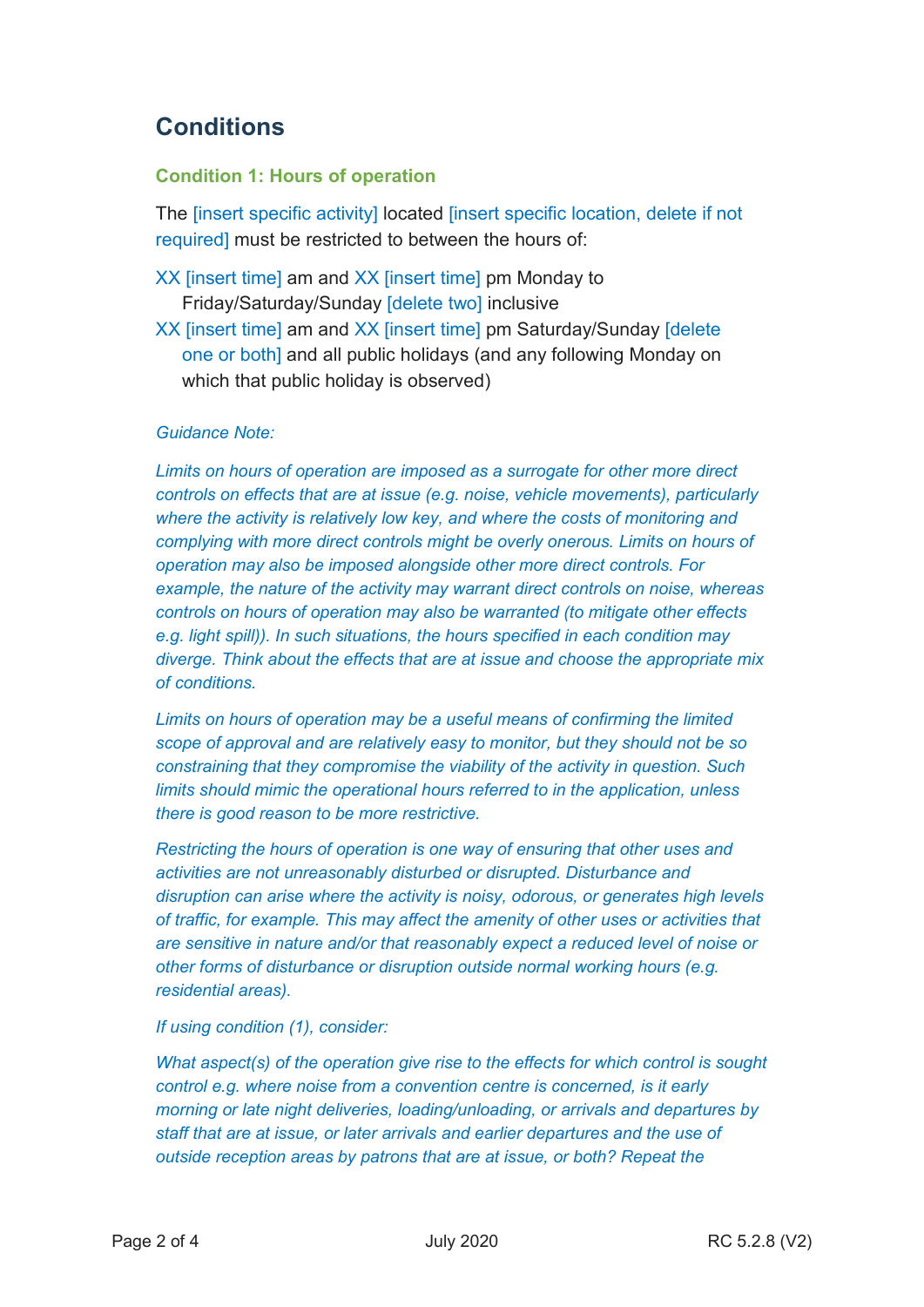*condition as necessary to specifically cater for different activities and times (e.g. trade hours v. hours the facility is accessible by staff and other non-patrons).*

*Are there different uses on the subject site that need to be conditioned differently, in terms of hours of operation? e.g. a function room may need to be conditioned differently from a restaurant. If more than one use needs conditioning, then repeat the condition, each referring specifically to the relevant use, together with the unique hours of operation that apply.*

*To what extent the activity needs to be restricted on weekends (i.e. both Saturday and Sunday, just Sunday) and public holidays, or not at all? The appropriate specification of weekdays and public holidays will vary depending on the nature of the activities and the sensitivities of the surrounding environment.*

### **Condition 2: Number of people**

The total number of people on the subject site at any one time must not exceed the limits specified in the following table:

| <b>Activity</b>                                        | <b>Maximum</b><br>occupancy<br>(patrons) | <b>Maximum</b><br>occupancy (non<br>patrons) | <b>Total</b> |
|--------------------------------------------------------|------------------------------------------|----------------------------------------------|--------------|
| [Insert specific<br>activity e.g.<br>restaurant, café) | [Insert upper limit]                     | [Insert upper limit]                         |              |
| [Add or delete rows<br>as necessary]                   |                                          |                                              |              |

#### *Guidance Note:*

*Restricting the number of people able to be on site, associated with a particular activity, or in specific buildings on site, can be a means of ensuring that other uses and activities are not unreasonably disturbed or disrupted. It is not the number of people itself that is necessarily the issue in these situations. Rather, condition (2) indirectly addresses the general effects that a critical number of people can give rise to (e.g. noise, high levels of traffic).* 

*Such effects may affect the amenity of other uses or activities that are sensitive in nature and/or that reasonably expect a reduced level of noise or other forms of disturbance or disruption outside normal working hours (e.g. residential areas). Limits on the number of people on site may be a useful means of confirming the limited scope of approval (for example, where a church located next to dwellings*